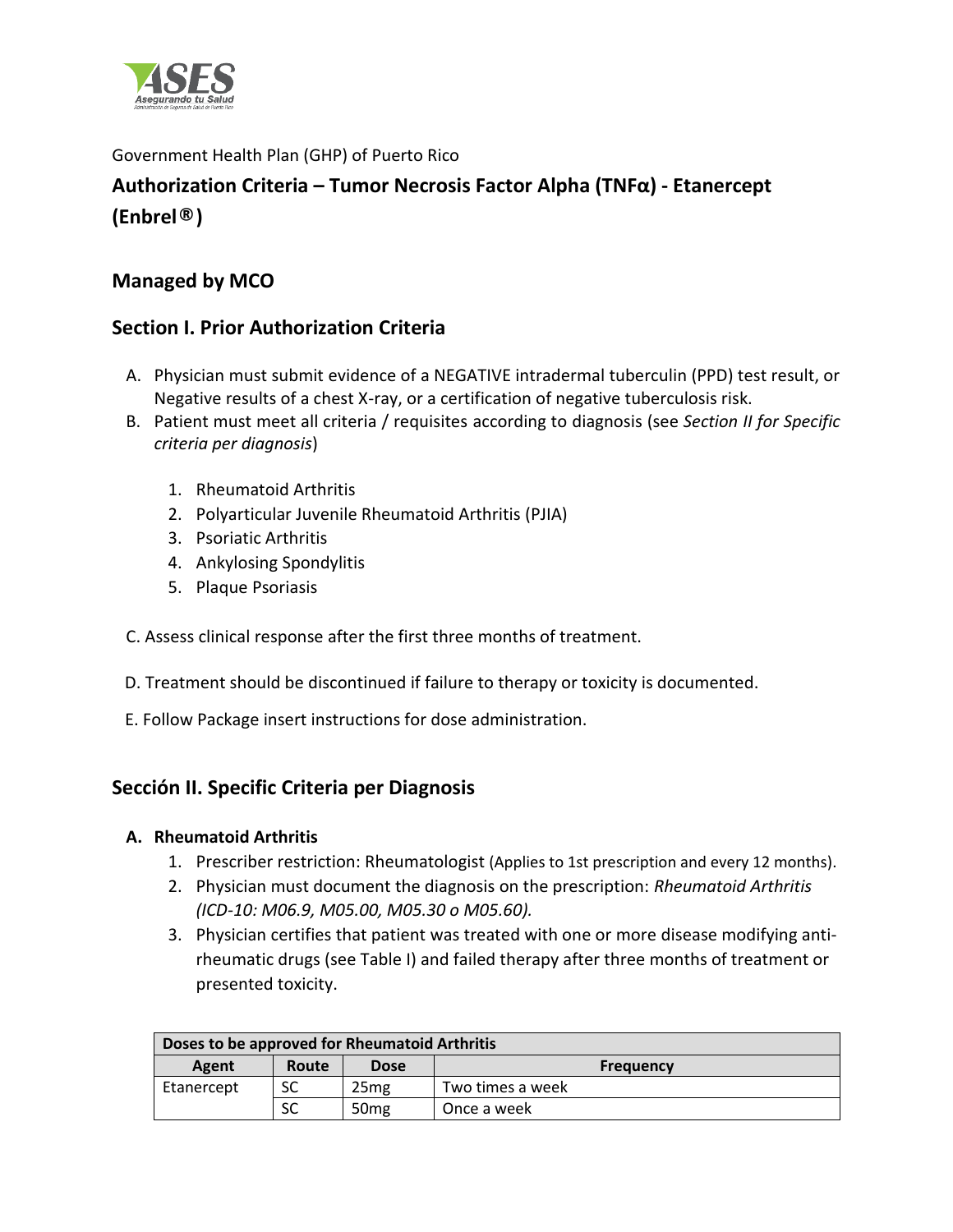

### **B. Polyarticular Juvenile Rheumatoid Arthritis (PJIA)**

- 1. Prescriber restriction: Rheumatologists, Pediatric Rheumatologist (Applies to 1st prescription and every 12 months).
- 2. Physician must document the diagnosis on the prescription: *Juvenile Rheumatoid Arthritis (ICD-10: M08.00, M08.2, M08.3 o M08.4, M08.9)*
- 3. Physician certifies that patient was treated with one or more disease modifying antirheumatic drugs (see Table I) and failed therapy after three months of treatment or presented toxicity.
- 4. Patient is  $≥$  2 years of age.

5. Patients with *Systemic Juvenile Idiopathic Arthritis and various degrees of synovitis:*  physician certifies that patient was treated with anakinra and failed therapy after one month of treatment, or presented toxicity.

| Doses to be approved for Juvenile Rheumatoid Arthritis |       |             |                             |  |
|--------------------------------------------------------|-------|-------------|-----------------------------|--|
| Agent                                                  | Route | <b>Dose</b> | <b>Frequency</b>            |  |
| Etanercept                                             |       | 0.8mg/kg    | Weekly (max 50 mg per week) |  |

#### **C. Psoriatic Arthritis**

- 1. Prescriber restriction: Rheumatologist, Dermatologist (applies to 1st prescription and every 12 months).
- 2. Physician must document the diagnosis on the prescription: *Psoriatic Arthritis (ICD-10: L40.54 o L40.59)*
- 3. Physician certifies that patient was treated with one or more disease modifying antirheumatic drugs (see Table I) and failed therapy after six months of treatment or presented toxicity.

#### **D. Ankylosing Spondylitis**

- 1. Prescriber restriction: Rheumatologist (Applies to 1st prescription and every 12 months).
- 2. Physician must document the diagnosis on the prescription: *Ankylosing Spondylitis (ICD-10: M45.9)*
- 3. Patient must meet the following criteria according to the type of ankylosing spondylitis presented:

| Symptomatic<br>Axial disease | Physician documents that patient failed treatment with at least two<br>1.<br>NSAIDs for at least three months, except if NSAIDs are<br>contraindicated or if patient has presented toxicity or intolerance. |
|------------------------------|-------------------------------------------------------------------------------------------------------------------------------------------------------------------------------------------------------------|
| Symptomatic                  | 1. Physician documents that patient failed treatment with at least two                                                                                                                                      |
| Enthesitis                   | NSAIDs for at least three months, except if NSAIDs are                                                                                                                                                      |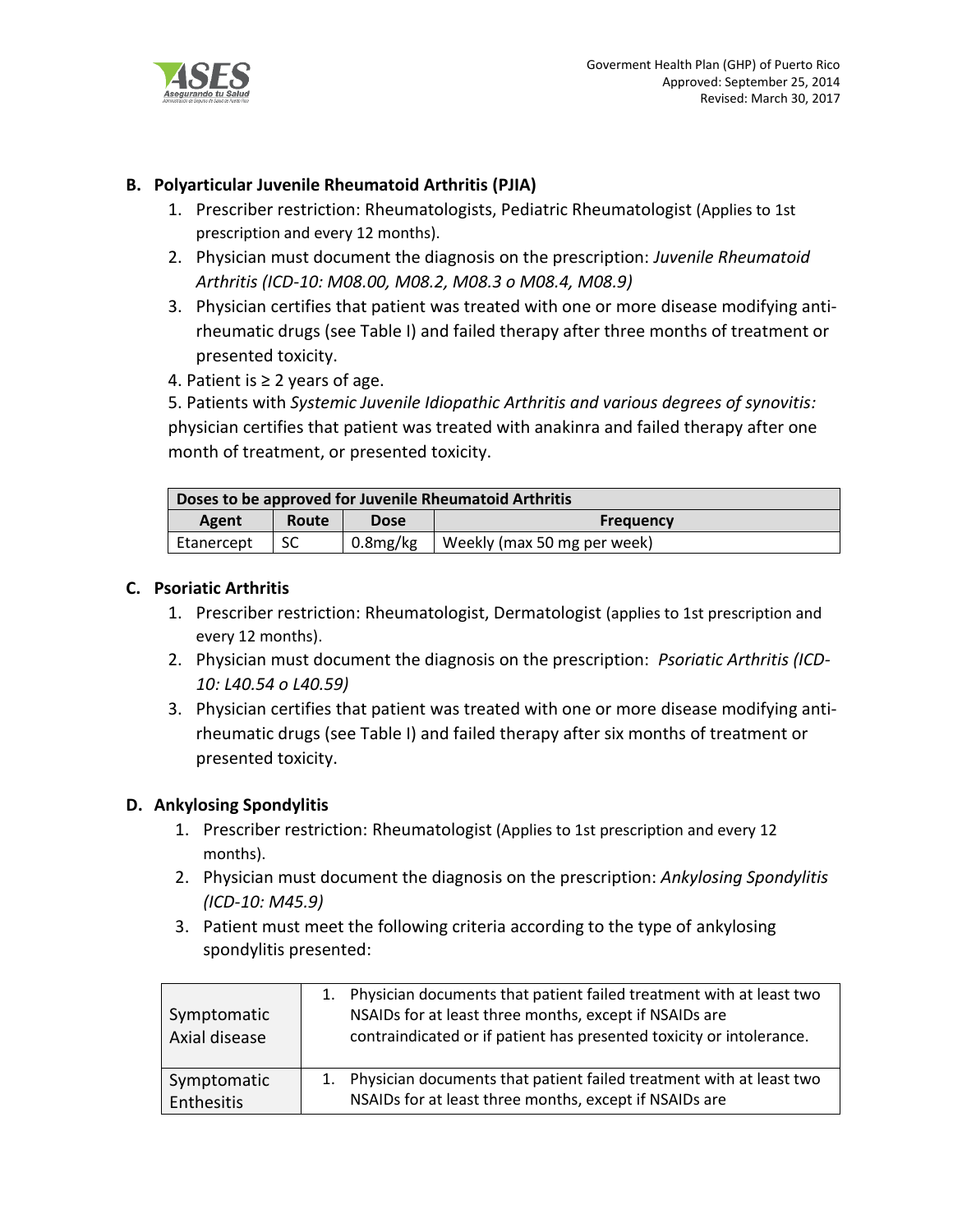

|                                       | contraindicated or if patient has presented toxicity or intolerance,<br>and<br>Physician certifies that patient failed treatment with at least two<br>2.<br>intra-articular steroid injections, except if these are contraindicated<br>or patient presents intolerance.                                                                                                                                                                                                                                                                                                                |
|---------------------------------------|----------------------------------------------------------------------------------------------------------------------------------------------------------------------------------------------------------------------------------------------------------------------------------------------------------------------------------------------------------------------------------------------------------------------------------------------------------------------------------------------------------------------------------------------------------------------------------------|
| Symptomatic<br>Periferal<br>Arthritis | Physician documents that patient failed treatment with at least two<br>1.<br>NSAIDs for at least three months, except if NSAIDs are<br>contraindicated or if patient has presented toxicity or intolerance,<br>and<br>Physician certifies that patient failed treatment with at least two<br>2.<br>intra-articular steroid injections, except if these are contraindicated<br>or patient presents intolerance, and<br>Physician certifies that patient presented intolerance to treatment<br>3.<br>with sulfasalazine for at least four months, or that its use is<br>contraindicated. |

#### **E. Plaque Psoriasis**

- 1. Prescriber restriction: Dermatologist (applies to 1st prescription and every 12 months).
- 2. Physician must document the diagnosis on the prescription: *Plaque Psoriasis (ICD-10: L40.8).*
- 3. Patient is 4 years or older.
- 4. Physician documents that:
	- a. Patient has failed treatment with one or more topical agents used for the management of plaque psoriasis, and
	- b. Patient has failed treatment with one of the following systemic agents: methotrexate, cyclosporine, acitretin, oral corticosteroids (or use is contraindicated), and
	- c. Patient has failed phototherapy, or use is contraindicated, or patient does not have access to phototherapy.

| Table I. Agents classified as disease-modifying anti-rheumatic drugs (DMARDs) |  |
|-------------------------------------------------------------------------------|--|
| Hydroxychloroquine                                                            |  |
| Leflunomide                                                                   |  |
| Methotrexate (MTX)                                                            |  |
| Minocycline                                                                   |  |
| Sulfasalazine                                                                 |  |

### **Section III. References**

1. Enbrel [package insert]. Thousand Oaks, CA: Amgen, Revised November 2016.